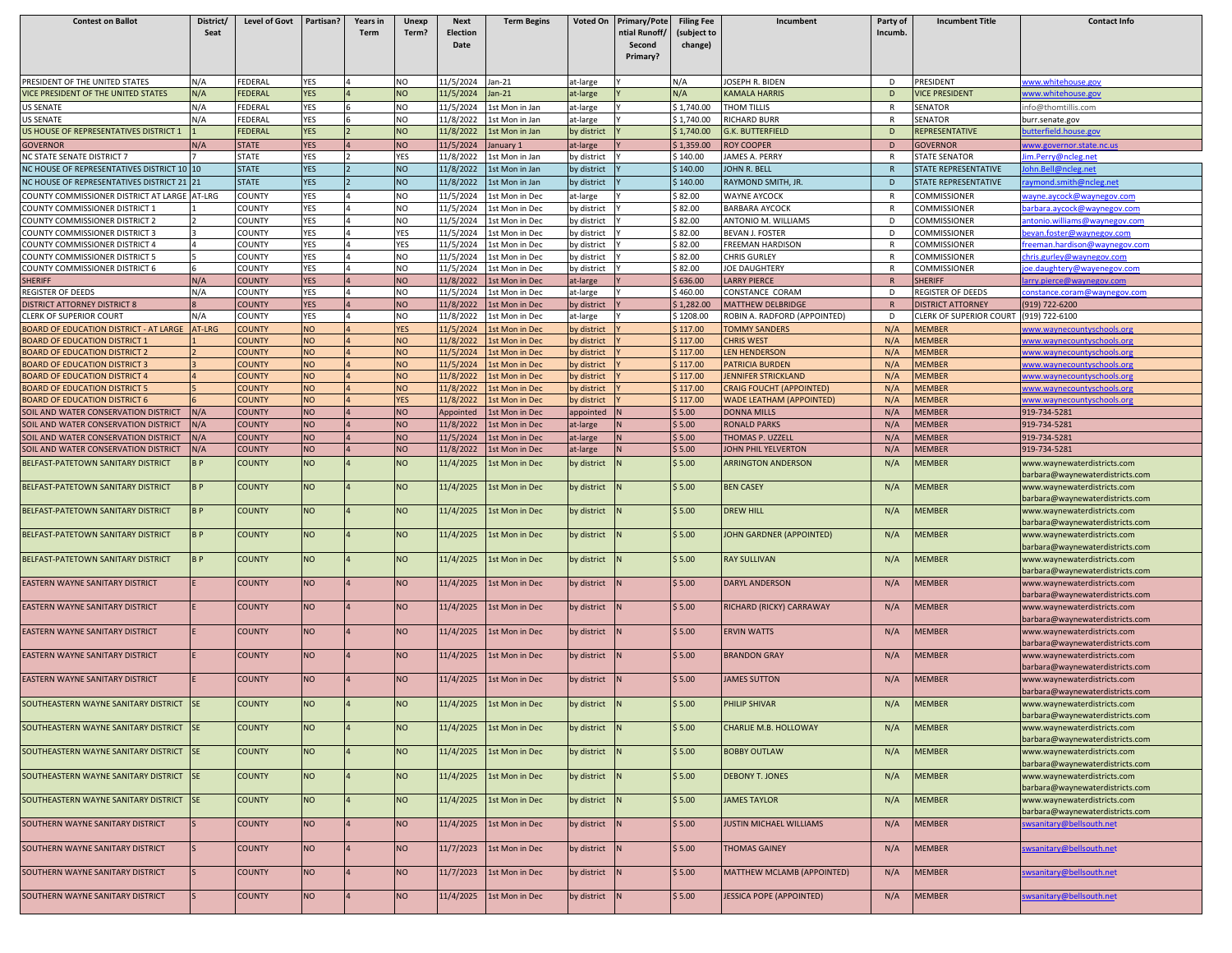| <b>Contest on Ballot</b>                                         | District/<br>Seat | Level of Govt   Partisan?  |                        | Years in<br><b>Term</b> | Unexp<br>Term?         | <b>Next</b><br>Election<br>Date | <b>Term Begins</b>                             | Voted On                   | <b>Primary/Pote</b><br>ntial Runoff/<br>Second<br>Primary? | <b>Filing Fee</b><br>(subject to<br>change) | Incumbent                                                  | Party of<br>Incumb. | <b>Incumbent Title</b>                     | <b>Contact Info</b>                                            |
|------------------------------------------------------------------|-------------------|----------------------------|------------------------|-------------------------|------------------------|---------------------------------|------------------------------------------------|----------------------------|------------------------------------------------------------|---------------------------------------------|------------------------------------------------------------|---------------------|--------------------------------------------|----------------------------------------------------------------|
| SOUTHERN WAYNE SANITARY DISTRICT                                 | Is.               | <b>COUNTY</b>              | <b>NO</b>              |                         | <b>NO</b>              | 11/7/2023                       | 1st Mon in Dec                                 | by district                |                                                            | \$5.00                                      | DANNY K. EDWARDS (APPOINTED)                               | N/A                 | <b>MEMBER</b>                              | wsanitary@bellsouth.net                                        |
| FORK TOWNSHIP SANITARY DISTRICT                                  |                   | <b>COUNTY</b>              | <b>NO</b>              |                         | <b>NO</b>              | 11/4/2025                       | 1st Mon in Dec                                 | by district                |                                                            | \$5.00                                      | HENRY L. BRASWELL                                          | N/A                 | MEMBER                                     | ttp://forktownship.com_stsd1@bellwouth.net                     |
| FORK TOWNSHIP SANITARY DISTRICT                                  |                   | <b>COUNTY</b>              | <b>NO</b>              |                         | <b>NO</b>              | 11/7/2023                       | <b>Lst Mon in Dec</b>                          | by district                |                                                            | \$5.00                                      | <b>TONY MCCABE</b>                                         | N/A                 | <b>MEMBER</b>                              | ttp://forktownship.com stsd1@bellwouth.net                     |
| <b>FORK TOWNSHIP SANITARY DISTRICT</b>                           |                   | <b>COUNTY</b>              | <b>NO</b>              |                         | <b>NO</b>              | 11/7/2023                       | 1st Mon in Dec                                 | by district                |                                                            | \$5.00                                      | <b>BEVERLY PERKINS KEEN</b>                                | N/A                 | <b>MEMBER</b>                              | http://forktownship.com_stsd1@bellwouth.net                    |
| FORK TOWNSHIP SANITARY DISTRICT                                  |                   | <b>COUNTY</b>              | <b>NO</b>              |                         | <b>NO</b>              | 11/4/2025                       | 1st Mon in Dec                                 | by district                |                                                            | \$5.00                                      | ANDY G. HARTLEY                                            | N/A                 | MEMBER                                     | ttp://forktownship.com_stsd1@bellwouth.net                     |
| FORK TOWNSHIP SANITARY DISTRICT                                  |                   | <b>COUNTY</b>              | <b>NO</b>              |                         | <b>NO</b>              | 11/4/2025                       | 1st Mon in Dec                                 | by district                |                                                            | \$5.00                                      | <b>DANNY FRANKLIN HOPE</b>                                 | N/A                 | MEMBER                                     | ttp://forktownship.com_stsd1@bellwouth.net                     |
| NORTHWESTERN WAYNE SANITARY DISTRICT NW                          |                   | <b>COUNTY</b>              | <b>NO</b>              |                         | <b>NO</b>              | 11/7/2023                       | 1st Mon in Dec                                 | by district                |                                                            | \$5.00                                      | DAVID W. PITTMAN                                           | N/A                 | <b>MEMBER</b>                              | www.waynewaterdistricts.com<br>barbara@waynewaterdistricts.com |
| NORTHWESTERN WAYNE SANITARY DISTRICT                             | <b>NW</b>         | <b>COUNTY</b>              | <b>NO</b>              |                         | <b>NO</b>              | 11/7/2023                       | 1st Mon in Dec                                 | by district                | N.                                                         | \$5.00                                      | <b>WALTER F. BRIDGERS</b>                                  | N/A                 | <b>MEMBER</b>                              | www.waynewaterdistricts.com<br>barbara@waynewaterdistricts.com |
| NORTHWESTERN WAYNE SANITARY DISTRICT NW                          |                   | <b>COUNTY</b>              | <b>NO</b>              |                         | <b>NO</b>              | 11/7/2023                       | 1st Mon in Dec                                 | by district                |                                                            | \$5.00                                      | <b>JAMES S. KIRBY</b>                                      | N/A                 | MEMBER                                     | www.waynewaterdistricts.com<br>barbara@waynewaterdistricts.com |
| NORTHWESTERN WAYNE SANITARY DISTRICT NW                          |                   | <b>COUNTY</b>              | <b>NO</b>              |                         | <b>NO</b>              | 11/7/2023                       | 1st Mon in Dec                                 | by district                |                                                            | \$5.00                                      | <b>KENNETH TUCKER</b>                                      | N/A                 | <b>MEMBER</b>                              | www.waynewaterdistricts.com<br>barbara@waynewaterdistricts.com |
| NORTHWESTERN WAYNE SANITARY DISTRICT                             | <b>NW</b>         | <b>COUNTY</b>              | <b>NO</b>              |                         | <b>NO</b>              | 11/7/2023                       | 1st Mon in Dec                                 | by district                |                                                            | \$5.00                                      | <b>DANNY K. TILLMAN</b>                                    | N/A                 | <b>MEMBER</b>                              | www.waynewaterdistricts.com<br>barbara@waynewaterdistricts.com |
| SOUTHWESTERN WAYNE SANITARY DISTRICT SW                          |                   | <b>COUNTY</b>              | <b>NO</b>              |                         | <b>NO</b>              | 11/7/2023                       | 1st Mon in Dec                                 | by district                |                                                            | \$5.00                                      | DAVID A. BENNETT                                           | N/A                 | <b>MEMBER</b>                              | www.waynewaterdistricts.com<br>barbara@waynewaterdistricts.com |
| SOUTHWESTERN WAYNE SANITARY DISTRICT SW                          |                   | <b>COUNTY</b>              | <b>NO</b>              |                         | <b>NO</b>              | 11/7/2023                       | 1st Mon in Dec                                 | by district                |                                                            | \$5.00                                      | <b>JIMMY B. COX</b>                                        | N/A                 | <b>MEMBER</b>                              | www.waynewaterdistricts.com<br>barbara@waynewaterdistricts.com |
| SOUTHWESTERN WAYNE SANITARY DISTRICT SW                          |                   | <b>COUNTY</b>              | <b>NO</b>              |                         | <b>NO</b>              | 11/7/2023                       | 1st Mon in Dec                                 | by district                |                                                            | \$5.00                                      | DARYLL E. OVERTON                                          | N/A                 | <b>MEMBER</b>                              | www.waynewaterdistricts.com<br>barbara@waynewaterdistricts.com |
| SOUTHWESTERN WAYNE SANITARY DISTRICT SW                          |                   | <b>COUNTY</b>              | <b>NO</b>              |                         | <b>NO</b>              | 11/7/2023                       | 1st Mon in Dec                                 | by district                |                                                            | \$5.00                                      | <b>KELLY HUGHES</b>                                        | N/A                 | <b>MEMBER</b>                              | www.waynewaterdistricts.com<br>barbara@waynewaterdistricts.com |
| SOUTHWESTERN WAYNE SANITARY DISTRICT SW                          |                   | <b>COUNTY</b>              | <b>NO</b>              |                         | <b>NO</b>              | 11/7/2023                       | 1st Mon in Dec                                 | by district                |                                                            | \$5.00                                      | <b>GAIL PORTER MINCHEW</b>                                 | N/A                 | <b>MEMBER</b>                              | www.waynewaterdistricts.com<br>barbara@waynewaterdistricts.com |
| <b>EUREKA MAYOR**</b>                                            | N/A               | <b>MUNI</b>                | <b>NO</b>              |                         | <b>NO</b>              | 11/2/2021                       | 1st Mon in Dec                                 | at-large                   |                                                            | \$5.00                                      | <b>VACANT</b>                                              | N/A                 | MAYOR                                      | 919) 242-5064                                                  |
| <b>COMMISSIONER</b>                                              | N/A               | <b>MUNI</b>                | <b>NO</b>              |                         | NO                     | 11/2/2021                       | 1st Mon in Dec                                 | at-large                   |                                                            | \$5.00                                      | <b>WILLIAM MARTIN</b>                                      | N/A                 | <b>COMMISSIONER</b>                        | 919) 242-5064                                                  |
| <b>COMMISSIONER</b><br><b>COMMISSIONER</b>                       | N/A<br>N/A        | <b>MUNI</b><br><b>MUNI</b> | <b>NO</b><br><b>NO</b> |                         | <b>NO</b><br><b>NO</b> | 11/5/2019<br>11/2/2021          | <b>Lst Mon in Dec</b><br><b>Lst Mon in Dec</b> | at-large<br>at-large       |                                                            | \$5.00<br>\$5.00                            | <b>LOUIS MASSEY</b><br><b>KEITH PENDER</b>                 | N/A<br>N/A          | COMMISSIONER<br>COMMISSIONER               | 919) 242-5064<br>919) 242-5064                                 |
| <b>COMMISSIONER</b>                                              | N/A               | <b>MUNI</b>                | <b>NO</b>              |                         | <b>NO</b>              | 11/5/2019                       | <b>Lst Mon in Dec</b>                          | at-large                   |                                                            | \$5.00                                      | <b>VACANT</b>                                              | N/A                 | COMMISSIONER                               | 919) 242-5064                                                  |
| <b>COMMISSIONER</b>                                              | N/A               | <b>MUNI</b>                | <b>NO</b>              |                         | NO                     | 11/5/2019                       | 1st Mon in Dec                                 | at-large                   |                                                            | \$5.00                                      | <b>DAVID ELMORE</b>                                        | N/A                 | COMMISSIONER                               | 919) 242-5064                                                  |
| <b>FREMONT MAYOR</b>                                             | AT-LRG            | <b>MUNI</b>                | <b>NO</b>              |                         | NO                     | 11/7/2023                       | <b>Lst Mon in Dec</b>                          | at-large                   |                                                            | \$5.00                                      | W. DARRON FLOWERS                                          | N/A                 | MAYOR                                      | cownhall@fremontnc.gov                                         |
| ALDERMAN DISTRICT 1                                              |                   | MUNI                       | <b>NO</b>              |                         | NO                     | 11/7/2023                       | 1st Mon in Dec                                 | by district                |                                                            | \$ 5.00                                     | <b>BEATRICE JONES</b>                                      | N/A                 | ALDERMAN                                   | townhall@fremontnc.gov                                         |
| ALDERMAN DISTRICT 2                                              |                   | <b>MUNI</b>                | <b>NO</b>              |                         | YES                    | 11/7/2023                       | 1st Mon in Dec                                 | by district                |                                                            | \$5.00                                      | KEITH SPIVEY (APPOINTED)                                   | N/A                 | ALDERMAN                                   | ownhall@fremontnc.gov                                          |
| ALDERMAN DISTRICT 3<br>ALDERMAN DISTRICT 4                       |                   | <b>MUNI</b><br><b>MUNI</b> | <b>NO</b><br><b>NO</b> |                         | NO<br>NO               | 11/7/2023<br>11/7/2023          | 1st Mon in Dec<br><b>Lst Mon in Dec</b>        | by district<br>by district |                                                            | \$5.00<br>\$ 5.00                           | TERRY FUTRELLE (APPOINTED)<br>JOYCE M. ARTIS               | N/A<br>N/A          | ALDERMAN<br>ALDERMAN                       | townhall@fremontnc.gov<br>ownhall@fremontnc.gov                |
| ALDERMAN DISTRICT 5                                              |                   | MUNI                       | <b>NO</b>              |                         | NO                     | 11/7/2023                       | Lst Mon in Dec                                 | by district                |                                                            | \$5.00                                      | <b>LEROY RUFFIN</b>                                        | N/A                 | ALDERMAN                                   | ownhall@fremontnc.gov                                          |
| ALDERMAN DISTRICT 6                                              |                   | <b>MUNI</b>                | <b>NO</b>              |                         | NO                     | 11/7/2023                       | 1st Mon in Dec                                 | by district                |                                                            | \$5.00                                      | <b>ANNIE R. LEWIS</b>                                      | N/A                 | ALDERMAN                                   | townhall@fremontnc.gov                                         |
| <b>GOLDSBORO MAYOR</b>                                           | AT-LRG            | <b>MUNI</b>                | <b>NO</b>              |                         | <b>NO</b>              | 11/7/2023                       | <b>Lst Mon in Dec</b>                          | at-large                   |                                                            | \$114.00                                    | DAVID HAM (APPOINTED)                                      | N/A                 | MAYOR                                      |                                                                |
| <b>COUNCILMAN DISTRICT 1</b>                                     |                   | <b>MUNI</b>                | <b>NO</b>              |                         | <b>NO</b>              | 11/7/2023                       | 1st Mon in Dec                                 | by district                |                                                            | \$90.00                                     | HIAWATHA JONES (APPOINTED)                                 | N/A                 | COUNCILMAN                                 | awathajones@goldsborone.go                                     |
| <b>COUNCILMAN DISTRICT 2</b>                                     |                   | <b>MUNI</b>                | <b>NO</b>              |                         | <b>NO</b>              | 11/7/2023                       | <b>Lst Mon in Dec</b>                          | by district                |                                                            | \$90.00                                     | <b>BILL BROADAWAY</b>                                      | N/A                 | COUNCILMAN                                 | lbroadaway@goldsboronc.gov                                     |
| COUNCILMAN DISTRICT 3                                            |                   | <b>MUNI</b>                | <b>NO</b>              |                         | <b>NO</b>              | 11/7/2023                       | <b>Lst Mon in Dec</b>                          | by district                |                                                            | \$90.00                                     | TAJ J. POLACK                                              | N/A                 | COUNCILMAN                                 | jpolack@goldsboronc.gov                                        |
| <b>COUNCILMAN DISTRICT 4</b><br><b>COUNCILMAN DISTRICT 5</b>     |                   | <b>MUNI</b><br><b>MUNI</b> | <b>NO</b><br><b>NO</b> |                         | <b>NO</b><br><b>NO</b> | 11/7/2023<br>11/7/2023          | 1st Mon in Dec<br><b>Lst Mon in Dec</b>        | by district<br>by district |                                                            | \$90.00<br>\$90.00                          | <b>BRANDI N. MATTHEWS</b><br>CHARLES GAYLOR IV (APPOINTED) | N/A<br>N/A          | COUNCILMAN<br>COUNCILMAN                   | randimatthews@goldsboronc.gov<br>harlesgaylor@goldsboronc.gov  |
| <b>COUNCILMAN DISTRICT 6</b>                                     |                   | MUNI                       | <b>NO</b>              |                         | <b>NO</b>              | 11/7/2023                       | <b>Lst Mon in Dec</b>                          | by district                |                                                            | \$90.00                                     | VACANT                                                     | N/A                 | COUNCILMAN                                 |                                                                |
| <b>MT. OLIVE MAYOR</b>                                           | AT-LRG            | <b>MUNI</b>                | <b>NO</b>              |                         | NO                     | 11/7/2023                       | 1st Mon in Dec                                 | at-large                   |                                                            | \$24.00                                     | <b>KENNETH K. TALTON</b>                                   | N/A                 | MAYOR                                      | www.townofmountolivenc.org                                     |
| <b>COMMISSIONER AT-LARGE</b>                                     | AT-LRG            | <b>MUNI</b>                | <b>NO</b>              |                         | NO                     |                                 | 11/7/2023 1st Mon in Dec                       | at-large                   | IN.                                                        | \$ 6.00                                     | <b>STEVE WIGGINS</b>                                       | N/A                 | COMMISSIONER                               | www.townofmountolivenc.org                                     |
| <b>COMMISSIONER DISTRICT 1</b>                                   |                   | MUNI                       | <b>NO</b>              |                         | NO                     | 11/7/2023                       | 1st Mon in Dec                                 | by district                |                                                            | \$ 6.00                                     | <b>VICKY DARDEN</b>                                        | N/A                 | COMMISSIONER                               | www.townofmountolivenc.org                                     |
| <b>COMMISSIONER DISTRICT 2</b>                                   |                   | MUNI<br><b>MUNI</b>        | <b>NO</b><br><b>NO</b> |                         | NO<br>NO               | 11/7/2023                       | 1st Mon in Dec                                 | by district                |                                                            | \$6.00                                      | <b>DELREESE SIMMONS</b><br><b>BARBARA R. KORNEGAY</b>      | N/A                 | COMMISSIONER                               | www.townofmountolivenc.org<br>www.townofmountolivenc.org       |
| <b>COMMISSIONER DISTRICT 3</b><br><b>COMMISSIONER DISTRICT 4</b> |                   | MUNI                       | <b>NO</b>              |                         | NO                     | 11/7/2023<br>11/7/2023          | 1st Mon in Dec<br>1st Mon in Dec               | by district<br>by district |                                                            | \$6.00<br>\$ 6.00                           | <b>TOMMY BROWN</b>                                         | N/A<br>N/A          | COMMISSIONER<br>COMMISSIONER               | www.townofmountolivenc.org                                     |
| <b>PIKEVILLE MAYOR</b>                                           | N/A               | <b>MUNI</b>                | <b>NO</b>              |                         | NO                     | 11/4/2025                       | 1st Mon in Dec                                 | at-large                   |                                                            | \$5.00                                      | <b>GARRETT JOHNSTON</b>                                    | N/A                 | MAYOR                                      | ww.pikevillenc.com                                             |
| <b>COMMISSIONER</b>                                              | N/A               | <b>MUNI</b>                | <b>NO</b>              |                         | <b>NO</b>              | 11/7/2023                       | 1st Mon in Dec                                 | at-large                   |                                                            | \$5.00                                      | STEPHEN A. WEST                                            | N/A                 | <b>COMMISSIONER</b>                        | vww.pikevillenc.com                                            |
| <b>COMMISSIONER</b>                                              | N/A               | <b>MUNI</b>                | <b>NO</b>              |                         | <b>NO</b>              | 11/4/2025                       | 1st Mon in Dec                                 | at-large                   |                                                            | \$5.00                                      | <b>DAVID (MATT) THOMAS</b>                                 | N/A                 | <b>COMMISSIONER</b>                        | ww.pikevillenc.com                                             |
| <b>COMMISSIONER</b>                                              | N/A               | <b>MUNI</b>                | <b>NO</b>              |                         | <b>NO</b>              | 11/7/2023                       | 1st Mon in Dec                                 | at-large                   |                                                            | \$5.00                                      | <b>LYMAN GALLOWAY</b>                                      | N/A                 | <b>COMMISSIONER</b>                        | www.pikevillenc.com                                            |
| <b>COMMISSIONER</b>                                              | N/A<br>N/A        | <b>MUNI</b><br><b>MUNI</b> | NO.<br><b>NO</b>       |                         | NO<br><b>NO</b>        | 11/7/2023<br>11/4/2025          | 1st Mon in Dec                                 | at-large                   |                                                            | \$5.00<br>\$5.00                            | <b>ROBERT HOOKS</b><br><b>NICK KATSENIOS</b>               | N/A<br>N/A          | <b>COMMISSIONER</b><br><b>COMMISSIONER</b> | vww.pikevillenc.com                                            |
| <b>COMMISSIONER</b><br><b>SEVEN SPRINGS MAYOR</b>                | N/A               | MUNI                       | <b>NO</b>              |                         | NO                     | 11/7/2023                       | 1st Mon in Dec<br>1st Mon in Dec               | at-large<br>at-large       |                                                            | \$5.00                                      | RONDA HUGHES (APPOINTED)                                   | N/A                 | MAYOR                                      | www.pikevillenc.com<br>www.sevenspringsnc.com                  |
| COMMISSIONER                                                     | N/A               | MUNI                       | <b>NO</b>              |                         | NO                     | 11/7/2023                       | 1st Mon in Dec                                 | at-large                   |                                                            | \$5.00                                      | <b>ALAN CASH</b>                                           | N/A                 | COMMISSIONER                               | www.sevenspringsnc.com                                         |
| <b>COMMISSIONER</b>                                              | N/A               | <b>MUNI</b>                | <b>NO</b>              |                         | NO                     | 11/4/2025                       | 1st Mon in Dec                                 | at-large                   |                                                            | \$ 5.00                                     | JOHN HOLMES LEE, II                                        | N/A                 | COMMISSIONER                               | www.sevenspringsnc.com                                         |
| <b>COMMISSIONER</b>                                              | N/A               | <b>MUNI</b>                | <b>NO</b>              |                         | NO                     | 11/7/2023                       | 1st Mon in Dec                                 | at-large                   |                                                            | \$5.00                                      | <b>JACKIE ROUSE</b>                                        | N/A                 | COMMISSIONER                               | www.sevenspringsnc.com                                         |
| <b>COMMISSIONER</b>                                              | N/A               | <b>MUNI</b>                | <b>NO</b>              |                         | NO                     | 11/4/2025                       | 1st Mon in Dec                                 | at-large                   |                                                            | \$ 5.00                                     | SARAH APODACA (APPOINTED)                                  | N/A                 | COMMISSIONER                               | www.sevenspringsnc.com                                         |
| <b>COMMISSIONER</b>                                              | N/A               | <b>MUNI</b>                | <b>NO</b>              |                         | NO                     | 11/7/2023                       | 1st Mon in Dec                                 | at-large                   |                                                            | \$5.00                                      | ROBERT ALAN HUGHES                                         | N/A                 | COMMISSIONER                               | www.sevenspringsnc.com                                         |
| <b>VILLAGE OF WALNUT CREEK MAYOR*</b>                            | N/A               | <b>MUNI</b>                | <b>NO</b>              |                         | <b>NO</b>              |                                 | 11/7/2023 1st Mon in Dec                       | at-large                   |                                                            | \$5.00                                      | <b>DANNY JACKSON</b>                                       | N/A                 | MAYOR                                      | ww.walnutcreeknc.com/                                          |